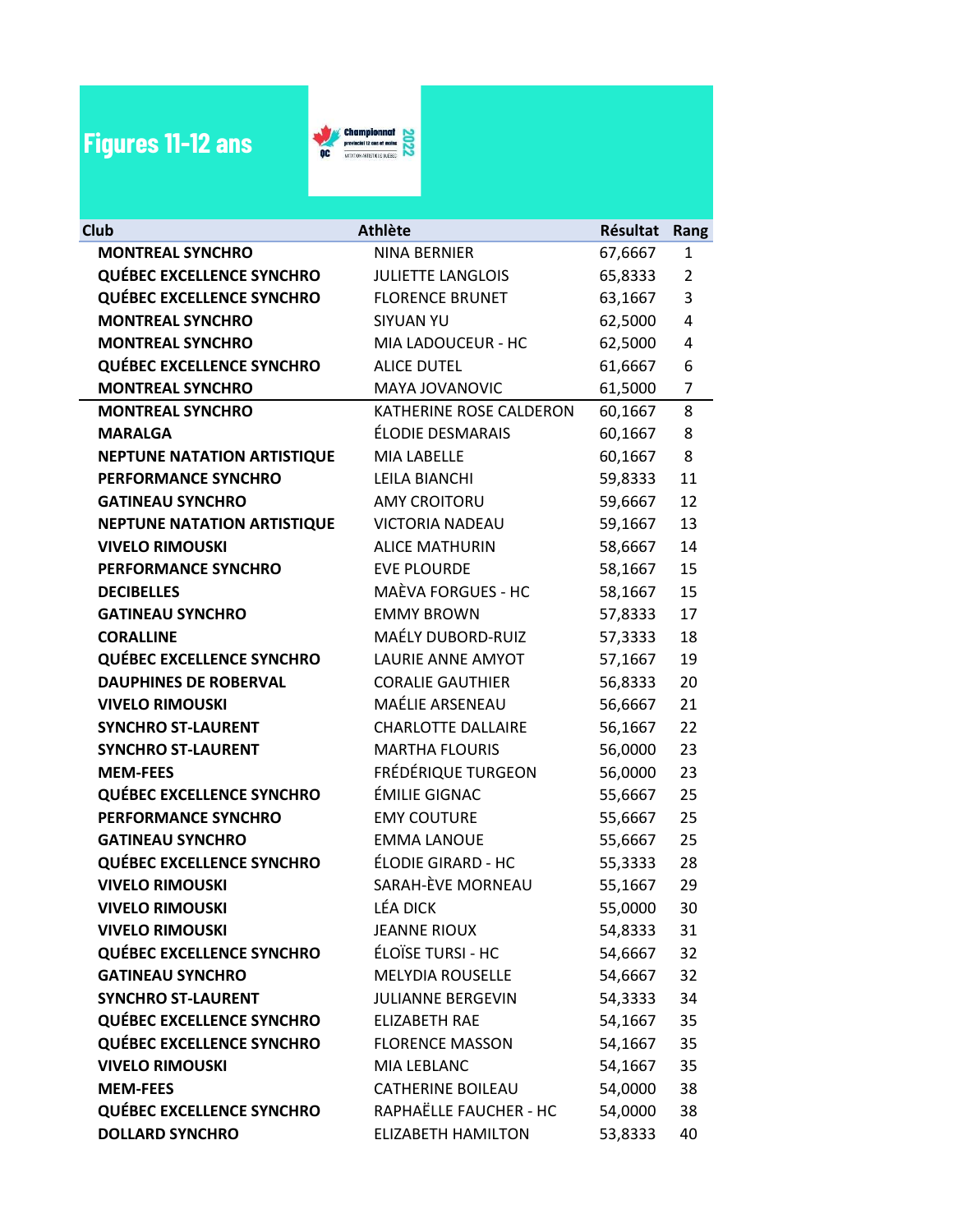| <b>DOLLARD SYNCHRO</b>             | <b>JAELYN POULIOT</b>                  | 53,6667            | 41       |
|------------------------------------|----------------------------------------|--------------------|----------|
| <b>MONTREAL SYNCHRO</b>            | <b>CATHERINE DIJIA FAN</b>             | 53,6667            | 41       |
| <b>BEACONSFIELD SYNCHRO</b>        | <b>RUOLIN WANG</b>                     | 53,3333            | 43       |
| <b>VIVELO RIMOUSKI</b>             | LÉONIE LEBLANC                         | 53,3333            | 43       |
| <b>VIVELO RIMOUSKI</b>             | <b>LILY LEBLANC</b>                    | 53,1667            | 45       |
| <b>BEACONSFIELD SYNCHRO</b>        | <b>ELLA GRUMAN</b>                     | 53,0000            | 46       |
| <b>SYNCHRO ST-LAURENT</b>          | NADA BOUANANI                          | 53,0000            | 46       |
| <b>SYNCHRO ST-LAURENT</b>          | ALEXANE LESCADRES                      | 52,6667            | 48       |
| <b>CLUB BROSSARD SYNCHRO</b>       | <b>MIA MIN</b>                         | 52,6667            | 48       |
| <b>DECIBELLES</b>                  | ÉLOÏSE CANTIN - HC                     | 52,6667            | 48       |
| <b>HIP'O DE ROUYN-NORANDA</b>      | <b>FLORENCE GUERTIN</b>                | 52,5000            | 51       |
| <b>BEACONSFIELD SYNCHRO</b>        | SERENA GONNET                          | 52,5000            | 51       |
| PERFORMANCE SYNCHRO                | <b>MATHILDE BISAILLON</b>              | 52,0000            | 53       |
| <b>GATINEAU SYNCHRO</b>            | EMMA OLIVIA PRÉMONT                    | 51,8333            | 54       |
| PERFORMANCE SYNCHRO                | <b>GABRIELLA LEMAIRE</b>               | 51,8333            | 54       |
| <b>DAUPHINES DE ROBERVAL</b>       | ÉLYSANNE LAVOIE                        | 51,6667            | 56       |
| <b>GATINEAU SYNCHRO</b>            | <b>JULIANNA TARRO</b>                  | 51,6667            | 56       |
| <b>QUÉBEC EXCELLENCE SYNCHRO</b>   | MAÉLIE LEPIRE                          | 51,6667            | 56       |
| <b>SYNCHRO ST-LAURENT</b>          | <b>SIMONE BEAUDRY</b>                  | 51,5000            | 59       |
| <b>SYNCHRO ST-LAURENT</b>          | MAIRAM ISMAILA                         | 51,1667            | 60       |
| PERFORMANCE SYNCHRO                | SELENA SOLOVIOV                        | 50,5000            | 61       |
| <b>DOLLARD SYNCHRO</b>             | <b>CLAUDIA COOPER - HC</b>             | 50,1667            | 62       |
| <b>DOLLARD SYNCHRO</b>             | SONIA GORBOV - HC                      | 50,1667            | 62       |
| <b>NIXINES DE DRUMMONVILLE</b>     | <b>EMMA TRUDEL</b>                     | 49,8333            | 64       |
| <b>NIXINES DE DRUMMONVILLE</b>     | ROMANE THOMAS-JOYAL                    | 49,6667            | 65       |
| PERFORMANCE SYNCHRO                | PENELOPE MARTIN                        | 49,6667            | 65       |
| <b>DECIBELLES</b>                  | <b>ANAÏS FLEURY</b>                    | 49,6667            | 65       |
| <b>CLUB BROSSARD SYNCHRO</b>       | <b>FLORENCE HÉBERT</b>                 | 49,5000            | 68       |
| <b>BEACONSFIELD SYNCHRO</b>        | ALEXANDRINE BOUGIE                     | 49,5000            | 68       |
| <b>DOLLARD SYNCHRO</b>             | SOFIA HUYNH - HC                       | 49,0000            | 70       |
| <b>PERFORMANCE SYNCHRO</b>         | <b>LILY-ROSE PLANTE</b>                | 49,0000            | 70       |
| <b>NIXINES DE DRUMMONVILLE</b>     | THALIE-ANNE BÉLANGER                   | 49,0000            | 70       |
| <b>MEM-FEES</b>                    | <b>BÉATRICE GIRARD</b>                 | 48,6667            | 73       |
| <b>SYNCHRO ST-LAURENT</b>          | SADIA ISMAILA - HC                     | 48,6667            | 73       |
| <b>NIXINES DE DRUMMONVILLE</b>     | <b>JANIE LEPAGE</b>                    | 48,5000            | 75       |
| <b>DOLLARD SYNCHRO</b>             | <b>EMILY HENNON</b>                    | 48,5000            | 75       |
| <b>MEM-FEES</b>                    | CAMÉLIA LAVALLÉE                       | 48,1667            | 77       |
| <b>QUÉBEC EXCELLENCE SYNCHRO</b>   | ÉVA ROBIDAS<br><b>ELISABETH VACHON</b> | 48,1667            | 77       |
| <b>MEM-FEES</b><br><b>MEM-FEES</b> | <b>SHANTI BLANC</b>                    | 48,0000<br>47,8333 | 79       |
| <b>DOLLARD SYNCHRO</b>             | MADELYN LINDSAY                        |                    | 80<br>81 |
| <b>DOLLARD SYNCHRO</b>             | <b>AALIYAH MILLER</b>                  | 47,6667<br>46,8333 | 82       |
| <b>CLUB BROSSARD SYNCHRO</b>       | <b>RUN TONG SUN</b>                    |                    |          |
| <b>BEACONSFIELD SYNCHRO</b>        | <b>ELSIE SEEBACHER</b>                 | 46,6667<br>45,5000 | 83<br>84 |
| <b>NIXINES DE DRUMMONVILLE</b>     | <b>MALORIE LAFONTAINE</b>              | 45,3333            | 85       |
| <b>CLUB BROSSARD SYNCHRO</b>       | EVE COULOMBE                           | 44,5000            | 86       |
| <b>MEM-FEES</b>                    | ZOÉ BERTRAND - HC                      | 44,0000            | 87       |
|                                    |                                        |                    |          |